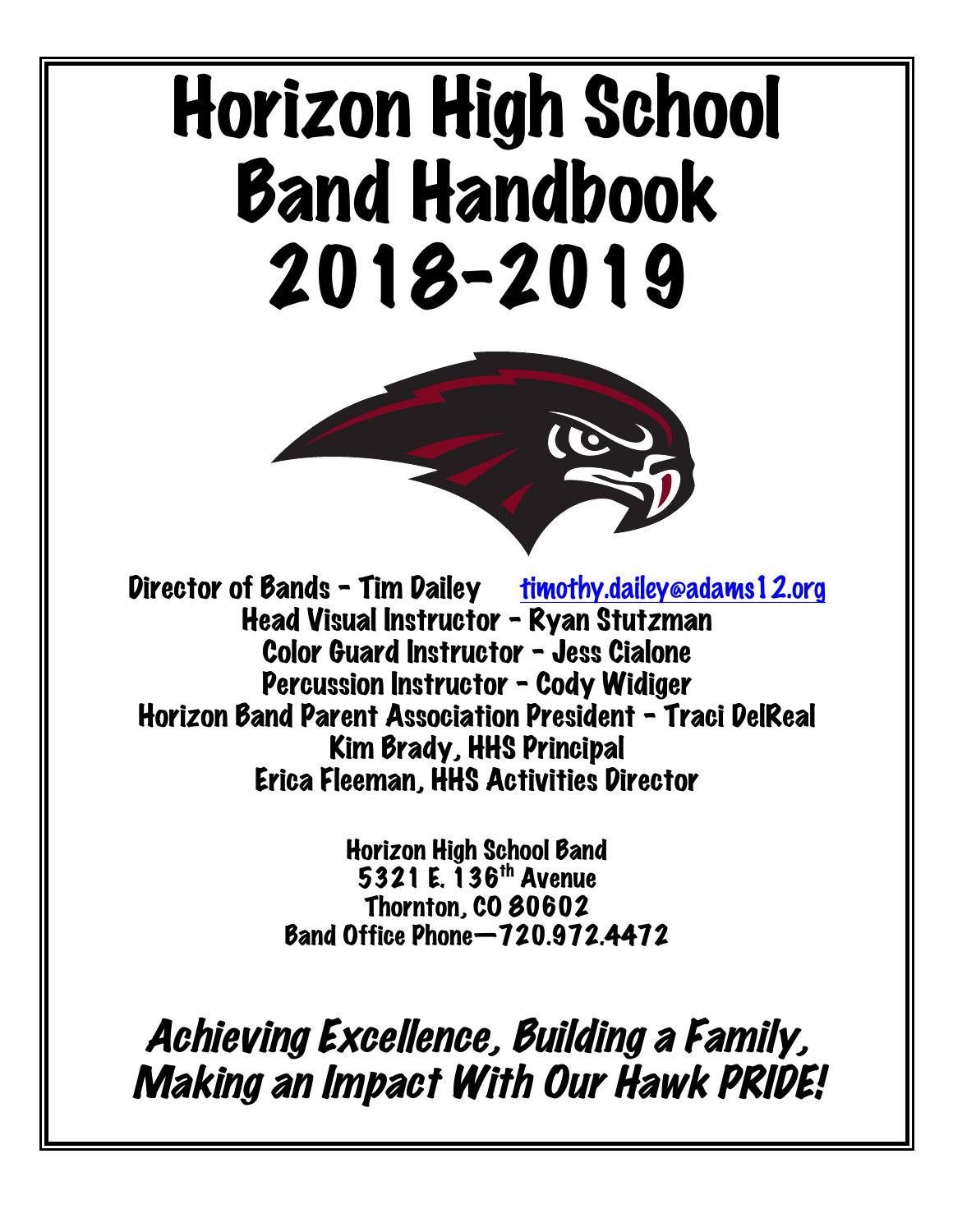# **Horizon High School Band Leadership Team 2018 - 2019**

Tim Dailey, Director of Bands Jess Cialone, Color Guard Instructor Cody Widiger and Chase Heck, Percussion Instructors

## DRUM MAJORS

Head Drum Major: Sydney Zadrozny Assistant Drum Majors: Mikayla Postma and Christian Tetrick

## LEADERSHIP CORPS

| <b>Student Name</b>    | <b>Leadership Role</b>           |
|------------------------|----------------------------------|
| Jacob VanArsdale       | <b>Drumline Battery Captain</b>  |
| DoriAnn Adamcheski     | Drumline Front Ensemble Captain  |
| Adonia Jimenez         |                                  |
| Nathan Straub          | <b>Color Guard Co-Captains</b>   |
| Hailey Guida           |                                  |
| <b>Kayleigh Dees</b>   | <b>Flute Section Leaders</b>     |
| Peyton Malecki         |                                  |
| Jacob Sharp            |                                  |
| Jesselina Cordova      | <b>Clarinet Section Leaders</b>  |
| <b>Cortney Spencer</b> |                                  |
| Erica Marsh            |                                  |
| <b>Connor McGovern</b> | <b>Alto Sax Section Leaders</b>  |
| <b>Avery VanSickle</b> |                                  |
| Adam Doe               | <b>Tenor Sax Section Leader</b>  |
| <b>Michael Fread</b>   | <b>Bari Sax Section Leader</b>   |
| Rachel Jones           | <b>Trumpet Section Leaders</b>   |
| Cadi Morgen            |                                  |
| Stephanie Spencer      | <b>Mellophone Section Leader</b> |
| <b>Emily Axelson</b>   | Trombone                         |
| <b>Max Branting</b>    |                                  |
| Caden Quintana         | <b>Baritone Section Leader</b>   |
| Logan Dellinger        |                                  |
| <b>Anthony Gerbino</b> | <b>Tuba Section Leader</b>       |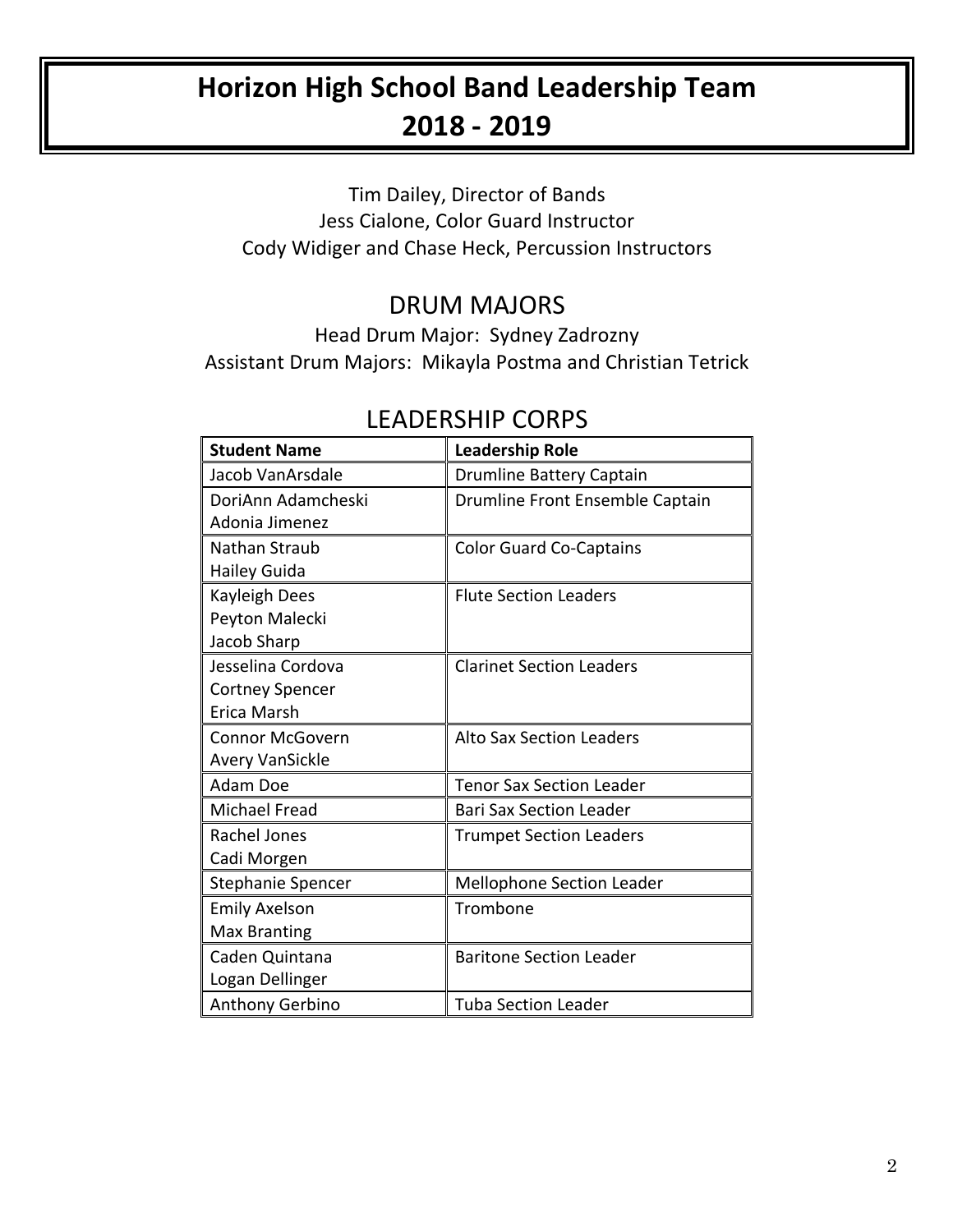## **INTRODUCTION GOALS OF THE HHS BAND PROGRAM**

The band program at Horizon High School forms a vital and important part of the total high school life. The band represents a large, colorful, visible, and highly disciplined segment of the school. The performance of the band at sporting events, concerts, parades, contests, as well as many community events, adds great spirit to the atmosphere of the Horizon culture.

The main goal of the HHS Band program is musicianship. Achieved through hard work, it is the pride of a job well done that makes our efforts worthwhile. The success of the organization will lead to the success of the individual. The success of the individual will lead to the success of the organization.

Our ability to progress and achieve both as individuals and as a band is dependent on our ability to function in an orderly, systematic manner as we strive to attain our goals. Each of us is dependent on the other, not only for high musical standards but even more importantly, for high moral standards, strong character and a sense of responsibility to our group. A few weak musicians or one undisciplined individual can have a detrimental effect on the positive effort of all the other band members. Let's all work together and give extra effort. Each band student is the most influential member of our team ("Facing the Giants")!

Band, in and of itself, is not always "fun." It is hard work! While there are certain playful and funny moments, the overall one-work summation is most definitely not "fun." It is not "fun" to constantly be held to the highest critical standards. It is not "fun" to take an audition and know that you have one chance to get it right. It is not easy to strive for excellence. There are other words, however, that describe the band experience. Challenge, discipline, focus, pride, work ethic intensity, emotional expression, respect, passion—there is almost no experience that is more REWARDING! The reality is that the enjoyment of band comes from the interaction of hard-working, COMMITTED students that ultimately leads to great music making. Hard work from committed students produces a quality product, which in turn produces successful performances. Now, that is FUN! When the downbeat is given at a performance, that is the time to have "fun" because you get to share this incredible experience we call "making music" with others. It's much more fun to be great at what you do, because you've worked hard!

This handbook clearly defines the guidelines and expectations of our band program. If each student meets these expectations, we will function in an orderly and systematic manner. A yearly calendar is also available for your use in planning your family schedule for the 2016 - 2017 school year. Each band student is important to the success of our many activities. We must be able have 100% attendance at all of our performance. This famous quote sums it all up, "Never one thing and seldom one person can make for a success. It takes a number of us working together into one perfect whole." **Welcome to the Horizon High School Band Program! I am glad you're here!! --- Mr. Dailey**

# HHS Band Program Core Values

Better Every Rep Commitment to the Cause Every Rehearsal is a Performance Own It! Unity Through Diversity Enjoy!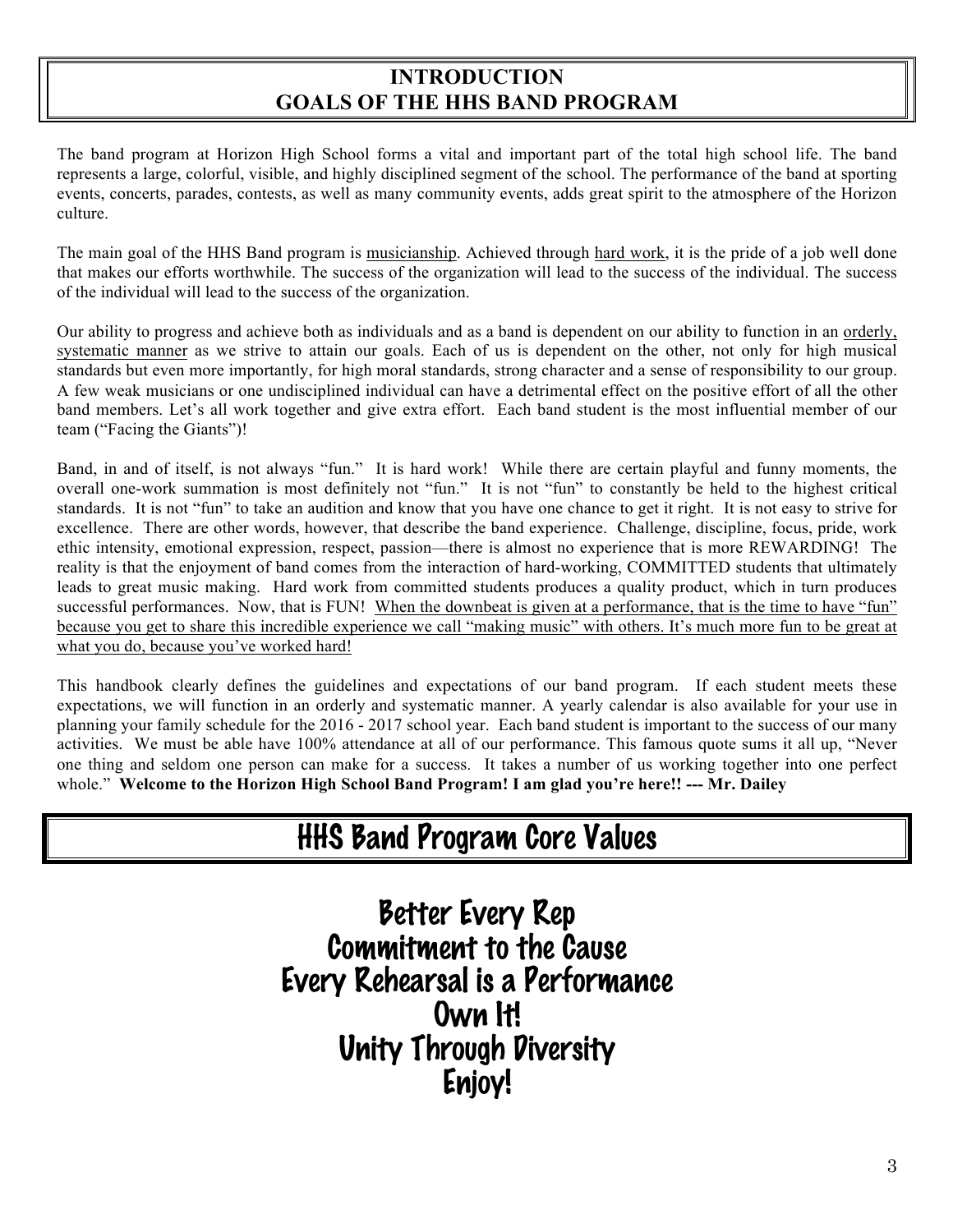#### **ABOUT US…… The Horizon High School Band Program Performance Opportunities**

**Wind Ensemble/Symphonic Band/Concert Band** – The concert bands are the core ensembles of our band program. The marching band, pep band, jazz band and solo-ensemble groups are all extensions of these concert groups. Students are placed in one of the three concert bands by auditioning prior to enrollment. Auditions include technical and lyrical excerpts, which determine each student's level of musicianship. Wind Ensemble is the most advanced ensemble, followed by Symphonic Band, and Concert Band. These concert band ensembles perform at approximately three formal concerts per year, concert band festival, and graduation.

**Marching Band** – The HHS Marching Hawks marching band is the most active of bands in our program and requires *extra rehearsals*; Most of the extra rehearsals happen in the summer before school starts, in the evenings, on performance days, and some weekend time in the fall. It lasts approximately twelve weeks, from August through October. This band performs at all of the home football games and participates in multiple (3 – 4) marching contests, and CBA Regional and State Festivals. NOTE: If a student is in concert band, symphonic band, or wind ensemble, the student is expected to participate in the HHS Marching Band.

**Drumline** – All percussionists within the band become part of this ensemble during marching season. The front ensemble consists of keyboard and auxiliary percussion instruments. The "battery" consists of all drum instruments—snare drum, quads, and bass drum. Students audition for their drumline position in the spring and will be required to attend a summer camp held at HHS, as well as extra weekly rehearsals during the marching season.

**Color Guard –** This is an audition-based section of the marching band. Students, both male and female, will audition in the spring and are selected based on dance, flag, musical abilities, as well as willingness to learn and contribute to the section. Students chosen for Color Guard will be required to attend a summer camp held at HHS, as well as extra weekly rehearsals during the marching season.

**Jazz Band** – HHS offers three jazz ensembles – they are made up of members from the concert band/orchestra. The Jazz Band practices during school and is comprised of the more dedicated musicians from the HHS concert ensembles. The main focus is on jazz styles, articulation, and improvisation. They perform frequently through the school year, including three concerts and other community gigs.

**Solo & Ensemble** – Band members can be involved in the Solo-Ensemble Contest, but this is strictly a co-curricular activity. A band director will help the student choose their music and prepare the selection for contest. If an accompanist is needed, the student needs to make arrangements for one. The solo activity is for the student who wishes to work as an individual and excel based upon his own achievement, not relying on others. The ensemble is a small group of musicians wishing to expand their talents working with others in preparation for contest. Those band members participating in this will find their musicianship and overall ability as performers improve dramatically. While this performance opportunity requires extra time individually, it is highly recommended.

**Pep Band** –During basketball season, Pep Band is comprised of all concert band, symphonic band, and wind ensemble students. Students are expected to attend four games (from a list of eight options). Students must attend the four they commit to but may choose to attend additional games from the list of options. The exception to mandatory attendance would be if the student was directly involved with the basketball teams. Students will receive lettering points for each pep band performance.

## **Rehearsal Expectations Symphonic Band, Wind Ensemble, and Marching Band**

Note of Importance: In band rehearsals, we not only deal with a creative process, but with a great deal more students (approximately 140) at one time than do other classroom teachers. Because of this, it is imperative that band students be **organized** and **prepared** for every rehearsal.

1. **Be on Time!** When you are running on "Central Band Time" you arrive early to prepare for rehearsals. Minimum expectation is to be seated with your music, instrument and any other equipment by *the appointed*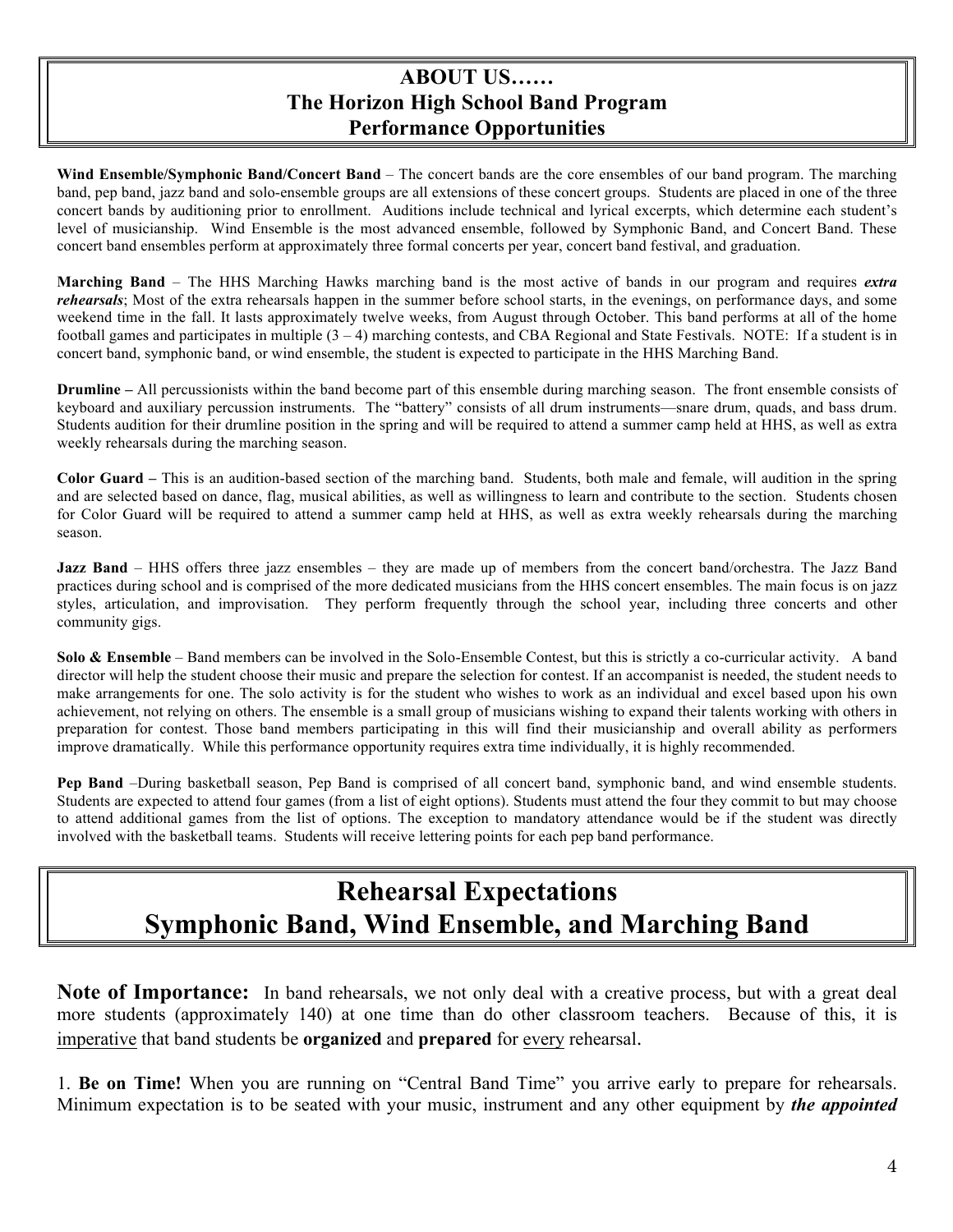*time for rehearsals.* Points will be deducted from the daily contribution points grade for not being in your seat and ready to rehearse by the appropriate time.

2. **Proper rehearsal technique is of great importance.** Be it a student director, a student teacher, one of your own teachers or a guest clinician always show respect by stopping all conversation and maintaining when the individual gets on the podium. Students should not have to be asked to stop talking.

3. **Use correct posture when playing your instrument.** It is impossible to produce your very best tone without correct playing posture. Make every effort to sit on the edge of your chair and/or stand tall when playing with both feet planted flat on the floor.

4. **Keep a pencil in your folder.** To reach the high level of excellence we have come to expect of ourselves, it is absolutely necessary to mark every detail on your music. Keep a pencil on your music stand ready for action! Use It!

5. **Do NOT chew gum in band.** It is dangerous to chew gum and play a wind instrument. Removing gum from an instrument is very expensive!

6. **Don't waste rehearsal time.** If another section's problems are dominating the rehearsal, use the time to airplay through difficult sections of the music. In the early stages of a composition's development, writing in rhythmic syllables, highlighting dynamics, routing endings, D.C.  $\&$  D.S. marks and searching out key signature and accidental traps will benefit not only you but all the other band members as well.

7. **Exert control over yourself.** Demand alertness, vitality, musical expression and a *positive* attitude from yourself.

8. **BOTTOM LINE!** Do nothing to take your attention, or anyone else's away from the music. With everyone pushing hard for the full time in every rehearsal, we can achieve our goals!! IT'S ALL ABOUT THE MUSIC!!!

## **Rehearsal Expectations HHS Marching Hawks**

**Note of Importance:** We have already listed the specific musical expectations and now we will list specific marching expectations.

1. The HHS Marching Hawks is largely a student run organization. It is necessary for the students to show respect for and to **follow the instructions from their Drum Majors and Leadership Corps, as well as directors.**

3. **Students must have a flip folder and a lyre to hold marching music**. Drumline will not need this.

4. **All students must have their music and drill charts on the field for every rehearsal.** Drill and music will be marked with specific instructions. You will be given an apron for your music, drill, extra paper, and a pencil. The apron must be used at all times. "Supplies" points will be earned and applied to each student's grade for every rehearsal.

5. **Memorization of the drill, music, and choreography are important to our band's success. Students are expected to meet the memorization calendar deadlines.** If a student misses band class, he or she must work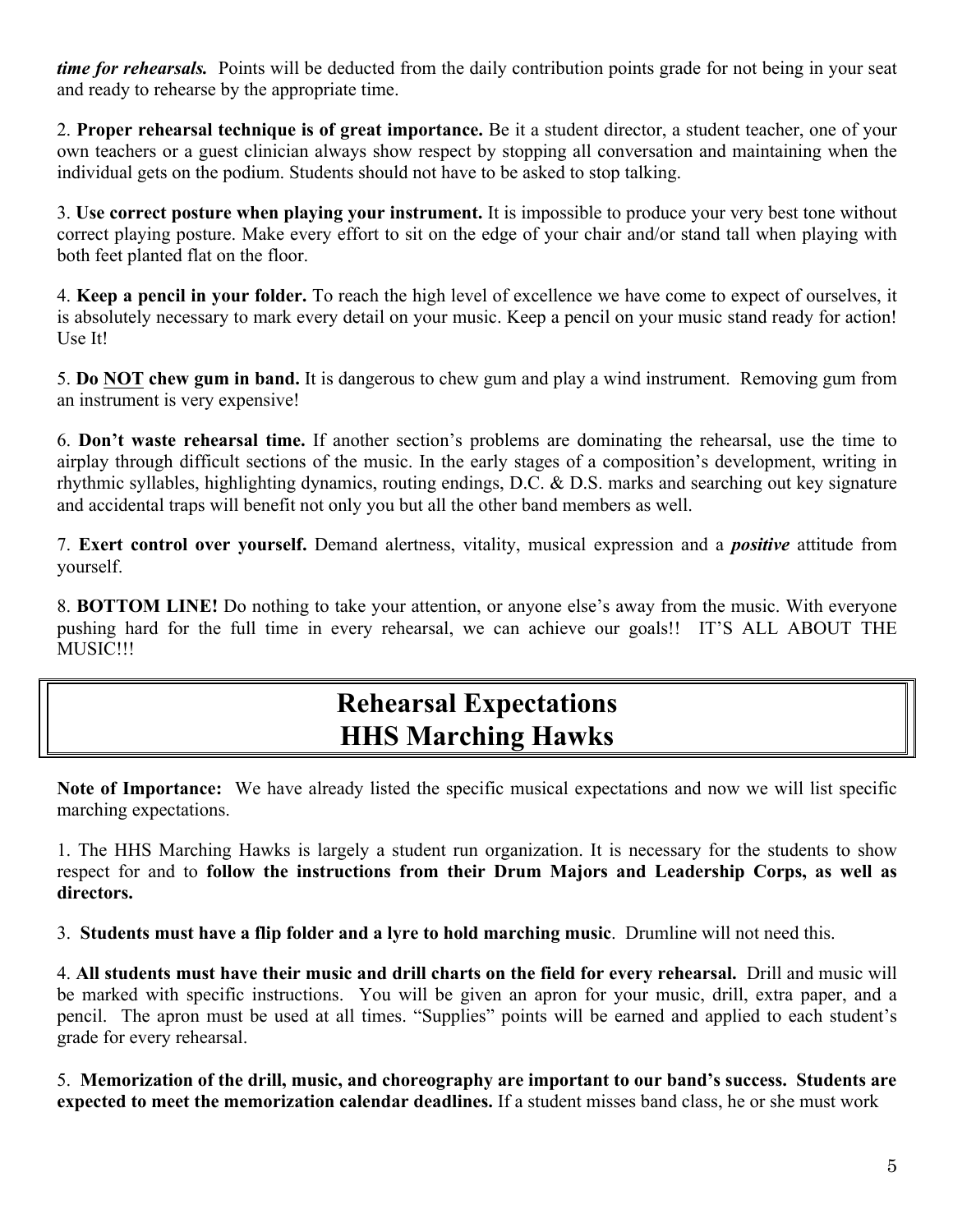to come to class prepared for the next rehearsal, especially when marching band drill is being learned. **Students are expected to learn the drill they missed learning before the next rehearsal.** 

6. The following marching fundamentals will be a prime concern when performing at marching contest.

- A. Correct Marching posture and instrument carriage (The Posture Checklist)
- B. Marching in step and on the beat.
- C. Maintaining attention discipline.
- D. Maintaining correct interval spacing when maneuvering marching drill.
- E. Correct execution of Marching Basics/Maneuvers

# **Code of Conduct**

**IMPORTANT NOTE: Students will abide by the band's "Code of Conduct." If a student has difficulties in following it, then he or she will not be permitted to travel and/or perform with the band. Traveling and performing with the band are both privileges! Additionally, the HHS Band Program must adhere to the Code of Conduct as set forth by the Horizon High School Administration and School Board (See page 25 of Student Handbook).** 

1. Each student will strive to demonstrate a sense of responsibility in the following manner:

- A. Bring all necessary items essential for performance to the performance site (instrument, music, uniform parts, flags, mallets, etc.) Points will be deducted from their grade for missing parts.
- B. Take care of your uniform---concert band and marching band!
- C. Show *supreme respect* for every musical instrument in the band room. Disciplinary action will be taken for any infractions in this area
- D. Instruments and reeds will be kept in excellent playing condition at all times. All band students will have an identification tag for their instrument.
- E. Attendance is required at all extra rehearsals.
- F. Represent your school, community and band with only the best conduct on all band trips in and outside our community.

2. Because of the thousands of dollars in musical instruments kept in the band room we must all provide for a common defense by reporting any activity that is suspicious or might cause damage or indicate theft. *Therefore, only band students are allowed in the band room*.

3. Only the best manners will be tolerated in the band room, practice field, on the bus or anywhere our band is assembled. **Off-color remarks and the use of inappropriate language will not be tolerated.** Consequences for not following the code of conduct will be:

- A. Talk to student
- B. Talk to parent

C. Continued infraction will result in temporary suspension from performance. Attendance will be required, but the student will not be allowed to perform.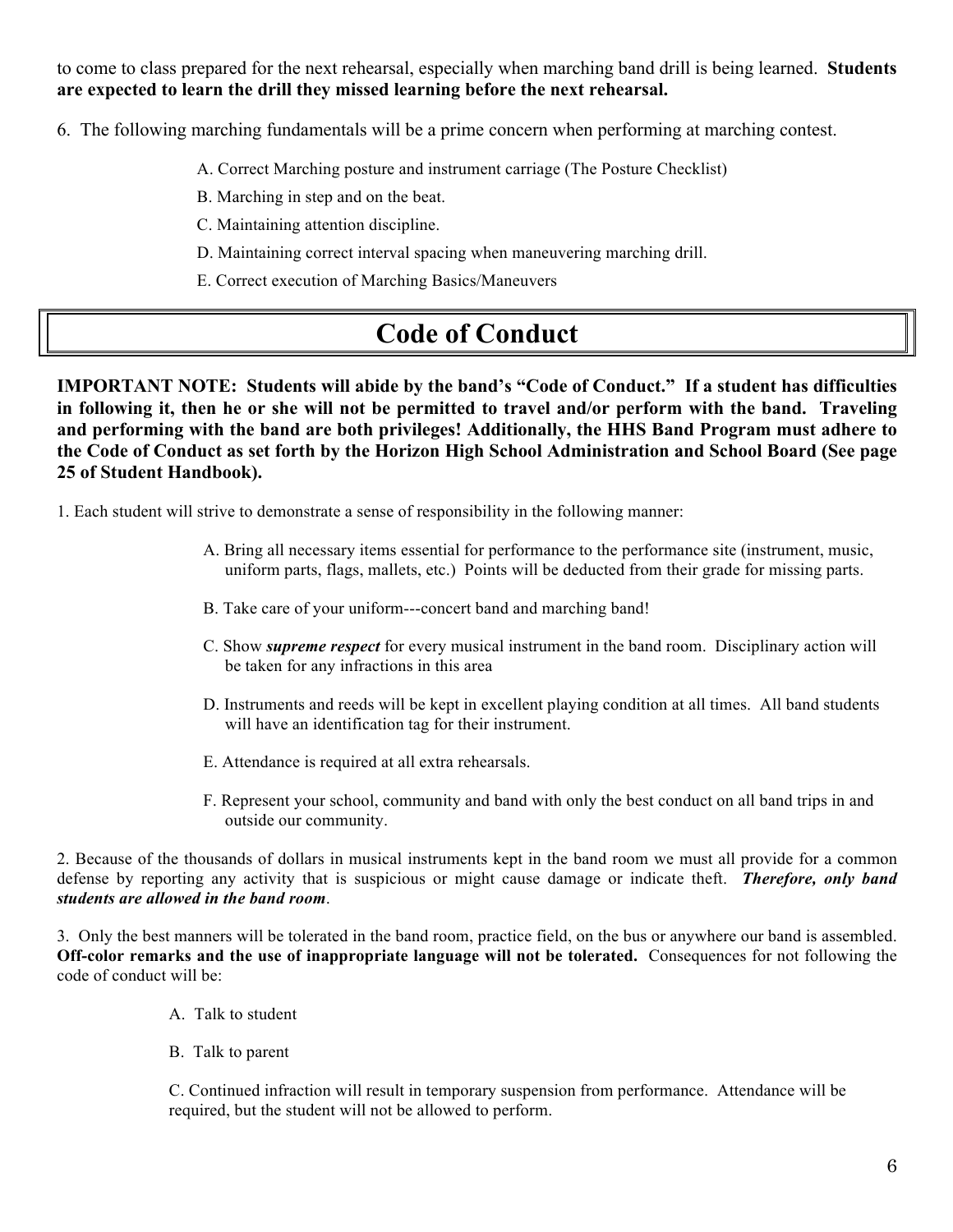4. *Keep instruments and music in the storage cabinets only*. Do not leave music on the music stands as other classes use this room, which can cause for loss of music. There will be consequences. It is the student's responsibility to keep the storage "cubby" in good working order, organized, and clean. Use it to store your instrument during the day and your personal belongings during rehearsal. DO NOT STORE PERSONAL BELONGINGS THERE DURING THE DAY—IT IS NOT YOUR SCHOOL LOCKER! If a student's storage cabinet becomes messy, he/she will receive a cleaning notification from the director or a leadership corps member.

5*. Food or Drink is not allowed in the Band Room.* Water will be allowed during marching season.

6. *Consider the health and well-being of ALL band members when returning to band from an illness!* Please do not travel with the band if running a fever, throwing up, or suffering from illness. This is harmful to the other well-feeling students. PLEASE DO NOT COME TO BAND WITH A FEVER OR FLU!

**NOTE:** The Horizon Community is a proud community, and the HHS Band Program has been a significant representative helping to nourish the proud reputation of the community and the school. The real importance of our bands has been the elevation of people's lives through musically artistic experiences, interpersonal relationship skills and cultivating leadership potentialities. None of these proud traditions or lofty goals could ever be a reality without Horizon's finest young people serving as its musical representatives. The quality of the band program available to the students would be greatly diminished if the band membership would be reduced to young people involved in breaking school rules, or worse, federal, state, or civil laws. For these reasons it is extremely important that each and every HHS Band member understand the responsibility for only the best behavior that they automatically assume when they accept membership into the organization.

#### **Bus Expectations**

- 1. Only our students, school personnel, and chaperones are allowed to ride the bus.
- 2. Students will begin and end the trip on the same bus. Only a director will make changes.
- 3. Students may return home with a parent if they have arranged to do so. Prior, written consent (written note email, etc.) must be made with Mr. Dailey. The student and guardian must checkout with Mr. Dailey before leaving with the adult guardian.
- 4. Students will stay in their seats while the bus is in motion.
- 5. Loud, boisterous, profane language or indecent behavior will not be tolerated.
- 6. Food  $&$  drinks on the bus are normally not a problem, but do not take glass containers and/or coolers. Containers must have a tight lid. The bus driver's rules will be followed. Do not leave trash on the bus. Clean up your area every time a stop is made.
- 7. There will be no smoking, alcoholic beverages or drugs on band trips. This is School Board Policy and violators will be reported to the school administration, or the local authorities depending upon the problem.
- 8. Upon arrival at a destination, students will stay seated until given permission from the director or head chaperone.
- 9. At the conclusion of the trip (and throughout the trip), all students will clean their area of the bus.
- 10. All students will abide by the school dress code.

#### **Pep Band Expectations**

The primary function of the Horizon High School bands during football games, aside from performing at pre-game and halftime, and at basketball games is to provide support for the football/basketball teams from the stands in conjunction with the cheerleaders, poms, and students/fans. In working toward the accomplishment of this task, it is necessary to set forth the following rules and regulations:

- 1. Attendance will be taken at the designated time and place, uniforms inspected, and warm-up completed.
- 2. Once you have been seated in the stands, you must stay there until moved by a director. All rows are to be kept straight and orderly.
- 3. Unless specifically stated by the director, nothing is to be brought into the bleachers except music and your instrument. This includes noisemakers and cell phones.
- 4. Decoration of instruments is prohibited unless approved by the director.
- 5. Eating, drinking, or chewing gum is not allowed in the set-up except for the snack time provide after pre-game at football games.
- 6. The band set-up is off limits to non-band members. Former students may be allowed to visit or sit in, but that must be director approved.
- 7. Do not play your instrument in the stands unless the entire band is performing.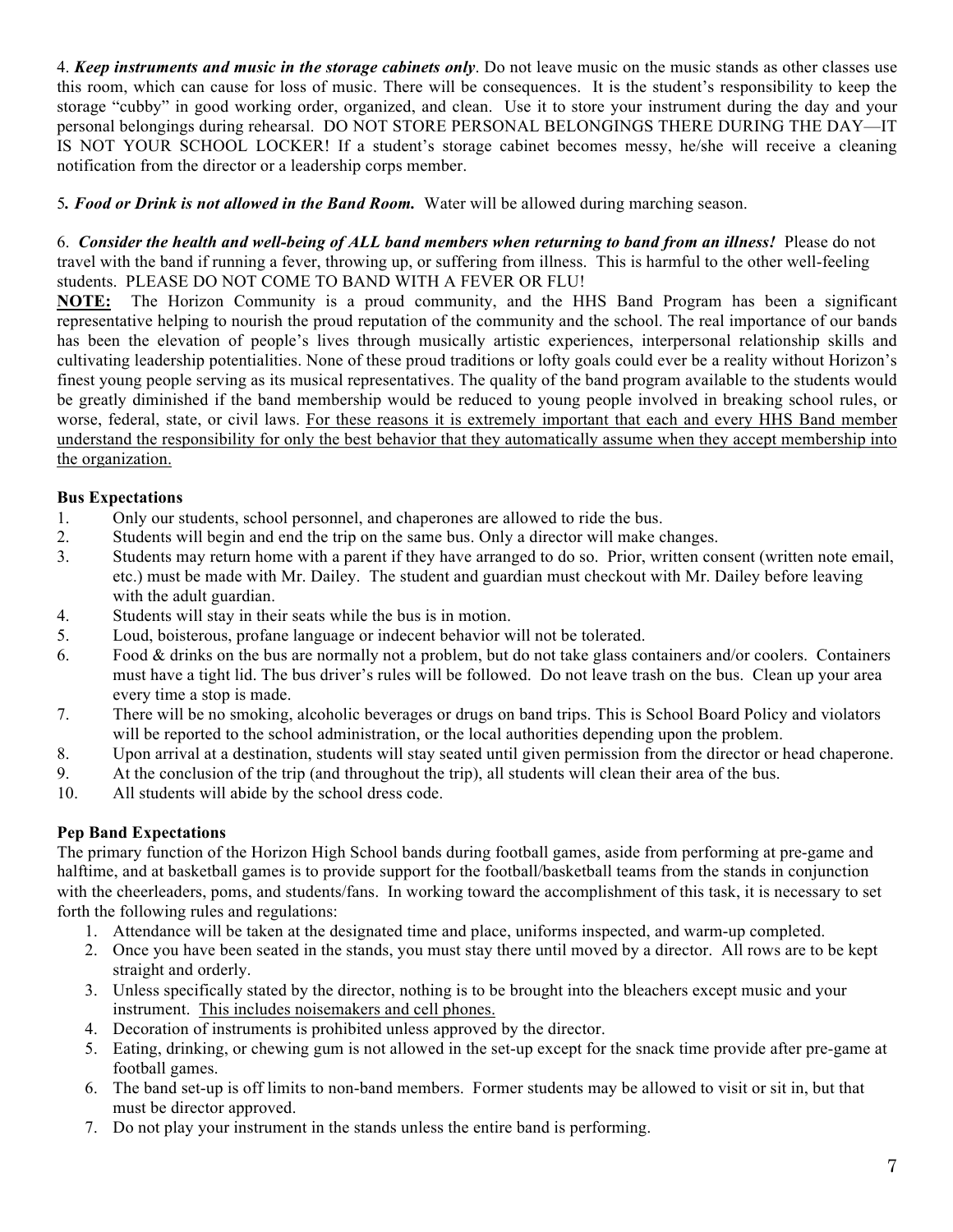- 8. Pay attention to the game and be ready to play at all times. Concentrate on the task at hand.
- 9. Sit up straight and place your feet flat on the space provided. Do not lean back on the seat behind you or use unacceptable posture.
- 10. Take pride in the sound, appearance, and discipline of your band.
- 11. At the conclusion of the game, remain seated until instructed to move. The band members will need to clean up the area and then they will be dismissed.
- 12. All performances are considered academic commitments. Therefore, all school rules are in effect for the entire performance. Any student suspected to be under the influence, or in possession of, alcohol or any controlled substance will be dealt with strictly in accordance with the school board policy

## **TAKIN' CARE OF BUSINESS……….**

#### **Attendance**

**Performances:** Band members are expected to attend all performances. It is the academic obligation of a **performance-based class,** and every performance is an assessment. Rehearsal and performance schedules (See Calendar) are given out in advance so that arrangements can be made. Students and parents should be aware of all band dates well ahead of schedule! Missing a performance will result in the student's grade being lowered. Unexcused absences will not be tolerated, due to the nature of live performances.

The following procedures may be followed for absences from rehearsals/performance:

- 1. Once a member has missed three rehearsals, she/he will not be permitted to participate in the next performance.
- 2. Should a member be absent from the scheduled rehearsal prior to a performance she/he may be asked not to participate in the upcoming performance.
- 3. Although you might have a planned absence on a performance date, you are still required to attend rehearsals for your benefit and the benefit of the ensemble.
- 4. A performance is defined as "any event in which we have an audience." Examples include concerts, field shows, parades, etc….
- 5. Should a member be absent form a scheduled performance without prior notice, she/he will not earn credit for that performance.
- 6. When a member has missed two performances, the parent/guardian will be contacted.
- 7. Should a students have three missed performances, this will be reviewed by the director and the student's future status with the band will be determined.
- 8. Failure to be in uniform and/or concert dress, lack of necessary equipment or ejection from a rehearsal/performance due to discipline problems will be counted as an Unexcused Absence.

The Horizon Band Program will continue to adhere to the following:

- 1. A Horizon game or other Horizon event will take precedence over any rehearsal.
- 2. Any Horizon band performance will take precedence over other Horizon practices or meetings.
- 3. In the event that a band performance is scheduled opposite of a Horizon event, the student must inform the directors at least two weeks in advance of the conflict, so that a solution may be reached.
- 4. Even though circumstances may not permit a student to march at a performance (i.e. attendance problems, injury, ineligibility), the student is expected to attend in uniform with the marching band. Should the student choose not to attend, she/he will earn an unexcused performance absence.
- 5. Students that are absent from school on a performance day will not be permitted to attend the rehearsal, game, or performance scheduled on that day.
- 6. In the event that a student belongs to a non-Horizon High School organization, which may be appearing, rehearsing, or meeting during the same time, students are required to perform with the HHS Band unless prior (two weeks in advance) arrangements have been made with the director.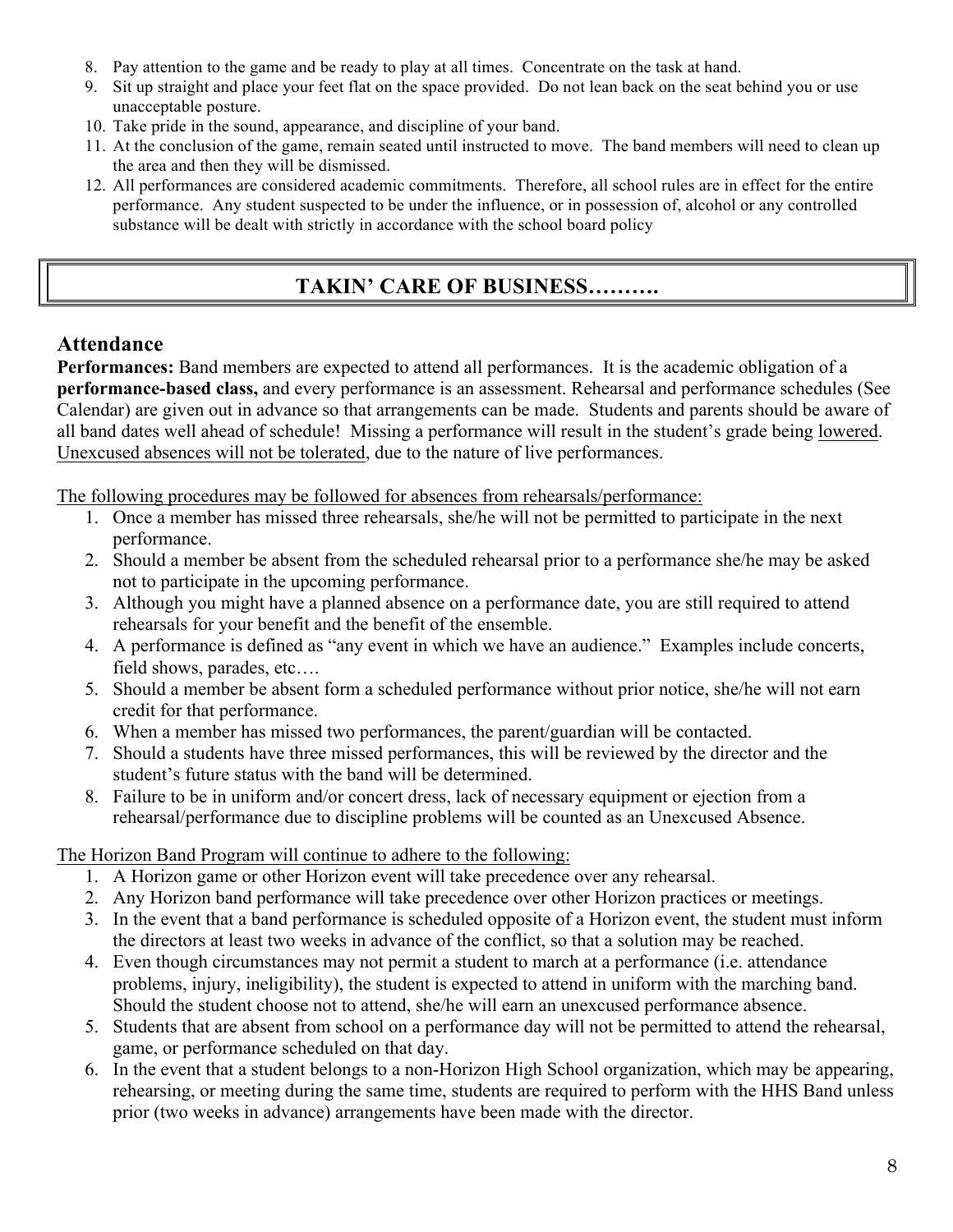Excused absences can be made up before or after school with an adequate assignment pre-determined by Mr. Dailey. In order for an absence to be excused, Mr. Dailey must be notified at least one week (two weeks is preferred) week before the performance, unless it is an emergency. An Absence Excuse Form must be completed and given to Mr. Dailey at least one week in advance. In the event of an emergency, the form should be completed and turn in before the next rehearsal. Students who do not complete the form will earn an Unexcused Absence from the performance.

Absence Emergencies are defined as sudden illness, death of a family member, a situation beyond one's control (fire, blizzard, tornado, etc.) or an emergency request by parent/guardian. There are occasions when absences cannot be avoided. *NOTE: If a band performance conflicts with another school activity, the student will need to consult Mr. Dailey about possible alternatives. Work-related absences will NOT be excused. Any student who misses due to work will be charged with an unexcused absence. We suggest that all working band students take a copy of the yearly calendar to his/her employer and clear all band performances and rehearsals.* 

**Make-up Homework:** The only time that students will be allowed to make up homework for another teacher during band class is if it was missed because of band (i.e. band trip, pep band, contest etc.). Part of school is learning to balance time with the activities and homework. Many students work and are involved in various other activities but homework and tests for other classes need to be made up on the student's time not the bands' time.

## **Earning a Grade in Band**

Band is part of the curricular schedule; therefore a student's grade in band contributes to his or her overall GPA and transcript for graduation. The policy is as follows**: Band directors do not give out grades, students earn them!** Grades will be based upon the following:

- 1. Daily Performance Points (Formative 10 points per week) Points will be deducted for infractions that include music participation, not being ready for warm-ups, chewing gum/eating or drinking in band room, not having proper supplies (pencil, music, drill, reeds, mallets/sticks, etc.), disruptive behavior, lack of readiness in rehearsal, and excessive talking.
	- a. Class will begin on time, and students must be in their seat, with their needed materials/supplies ready to perform the first note of class each day. We will begin/end on time.
- 2. Performances (Summative): (100 points per performance) Student must be on time, dressed appropriately, and make a positive contribution to the performance.
- 3. Assignments/Quizzes (Formative): (Varied points) Written and/or playing.
- 4. Playing /Written Tests (Summative): (Varied points) Written and/or playing.
	- a. Playing Tests and Quizzes are based solely on demonstrated student progress and achievement of reasonable and clear standards: Music Performance, Technique, Music Literacy, Creative Self-Expression, Music History, Aesthetics.
- 5. Cleaning Inspections: (200 points, 2 times per year) Students are required to clean instrument, have correct cleaning supplies, and show proof of routine maintenance.
- 6. Academic Eligibility: If a student is on the ineligibility list for band or any other class, he/she will not be able to perform with the band for extra, ungraded performances (i.e. Extra pep band performances).

Grading Scale 80% - Summative, 20% - Formative  $100 - 90 = A$  $89 - 80 = B$  $79 - 70 = C$  $69 - 60 = D$  $59 - 0 = F$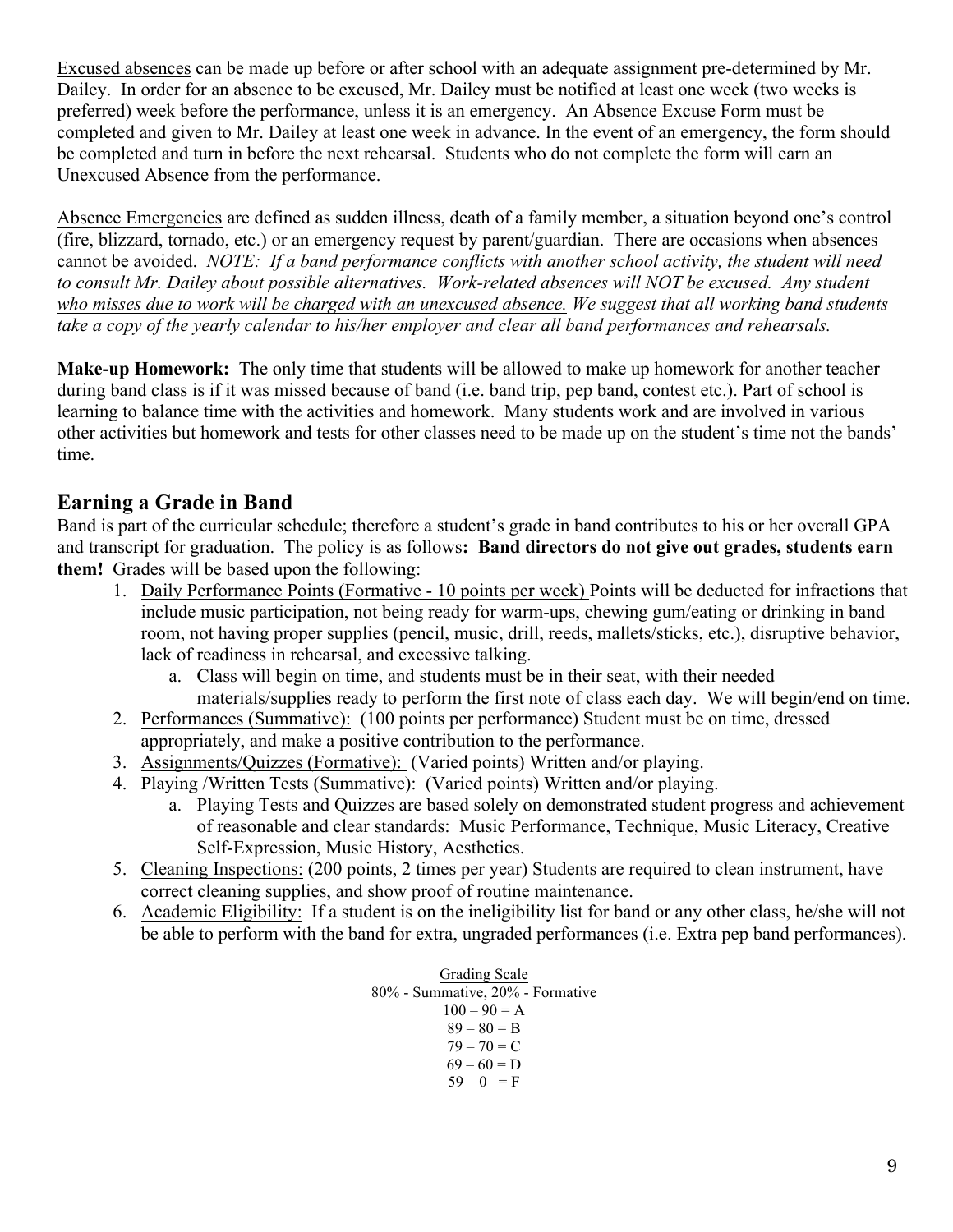#### **Lettering in Band**

Because the HHS Band Program is a significant representative of the school and community and because of the academic, creative and performance excellence displayed by its members, the school administration has deemed it worthy of earning a school letter. Lettering in band is earned by going above and beyond the daily band rehearsal – a certain number of points must be achieved and is dependent on the year's performance opportunities. The Lettering Application will be handed out in November and due in April. **Helpful hint: Keep track of these events/points throughout the year.**

#### **Communication with Band Directors**

Parents, if you ever have questions regarding the band program, do not hesitate to contact us at 720.972.4472 or timothy.dailey@adams12.org. If I am unavailable, leave a message and we'll call you back as soon as possible- -usually within 24 hours. You may also reach us via email (address listed on the handbook title page).

**Please be considerate of the director's at-home time.** Calls will be accepted from 7:00 a.m. – 9:00 p.m., during the school year. Please do not contact the directors via their personal cell phone, unless they have given you special permission to do so. Their minute usage is not paid for by the Adams 12 School District. If an emergency occurs, leave a message on Mr. Dailey's voicemail in the band office at 720.972.4472.

Please be considerate of director's social time in public. That is not an appropriate time to confront them to question them about your child's band grade. Please contact the director by phone, email, or in person at school. Please consider "tone of voice" and "wording" when sending emails.

#### **DRESSING US…………UNIFORMS**

#### **Marching Band Uniforms**

The **uniforms will be stored at school in the uniform storage area.** Students will change into/out of uniform on performance day. If we are travelling out of town, the uniforms will be stored/transported based on the transportation arrangements. If damage is incurred due to mishandling, the student will be financially responsible. The replacement cost of one uniform is \$550 - \$650.

Marching Jacket - \$200 Bibs - \$150 Hat - \$100 Gauntlets - \$100 Garment Bag - \$20

**Cleaning** - All the uniforms are sent in at the same time during the summer to be dry-cleaned. Students are responsible for dry-cleaning their individual uniform if it becomes necessary during the year. Do NOT clean the uniform without special permission from Mr. Dailey. Students will be responsible for paying for the cleaning the uniform if food or drink is spilled on it. NOTE: Color Guard Uniforms must be cared for separately. Please consult Mandi Gaudian for care instructions.

**Fitting** - It is very important to the overall look of the band that each individual band member be fit properly in his/her uniform. The students will be fitted during band camp/first few weeks of school with a uniform jacket, bibber pants, breastplate, and cowboy hat. Each uniform piece has a unique number that will be recorded and assigned to your student. **DO NOT ALTER** a uniform without permission from the head director—slight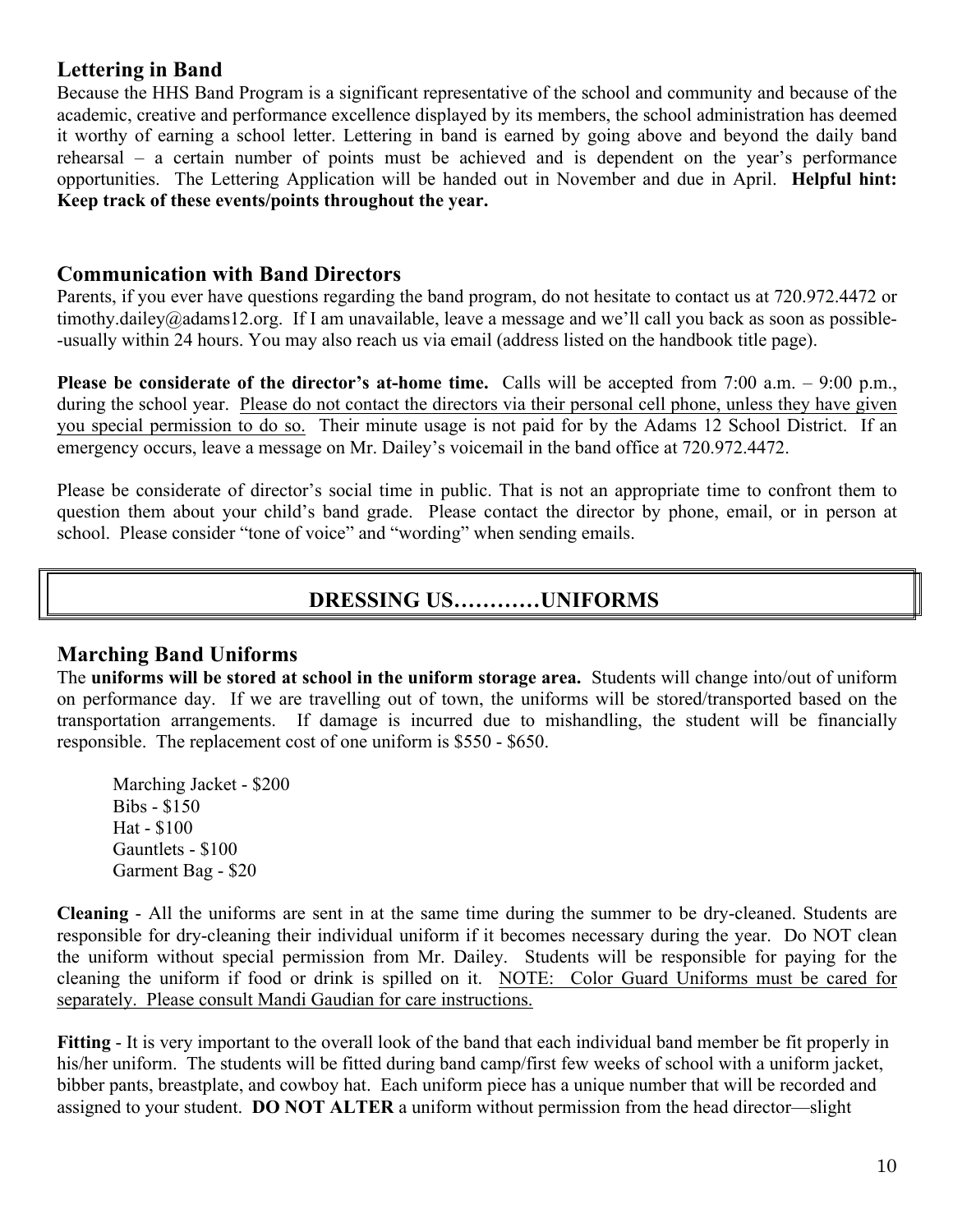alterations may need to be made on the pant length. **AT NO TIME SHOULD MATERIAL BE CUT FROM THE UNIFORM!**

**Extra Uniform Requirements** – Students will be required to purchase the following accessories:

- 1. Black Drillmaster Marching Shoes (to be purchased through HHSBPA)
- 2. BLACK socks (purchased by student/parent)
- 3. Black Gloves (to be purchased)
- 4. Lightweight athletic shorts (to be worn under bibs)
- 5. Show Shirt (provided by HHSBPA through marching band fee—to be worn under bibs)
- 6. Color Guard: Black Dance Sneakers, Black Jazz Pant Unitard, Guard Gloves, black nylon knee-hi hosiery, and HHS Tunic and Show Costume/Uniform

#### **Marching Band Uniform Expectations**

1. Always wear and treat your uniform with pride. You are representing your band family, your school, and your community every time the uniform is worn. The uniform should be worn as a complete unit at all time when in public. NO EXCEPTIONS TO THIS RULE unless approved by Mr. Dailey.

2. You must wear Drillmaster black marching shoes, black socks, and white gloves. Students are responsible for purchasing the shoes and gloves through the HHS Band.

3. Jewelry, hair ribbons, and bright-colored nail polishes are not allowed while a student is in uniform. These items bring attention to one member and hinder the uniform appearance of the band.

4. Band students with long hair will need to put their hair up under the hat during performances. Keep the hair under the hat.

5. Hang uniform neatly on the hanger supplied with the uniform. The trousers should be hung neatly to insure a pressed crease at the next performance. **The uniform should ALWAYS be hung on a hanger when not in use, not crumpled up in the garment bag!!**

6. If uniform becomes wet, air-dry it completely before returning it to garment bag.

7. Do not use cleaning solutions of any kind on the uniform.

8. NO consumption of food and drinks will be allowed while in uniform, unless the director has given special permission.

9. Do not store marching shoes or extra personal items in the uniform bag or hatbox.

10. Uniform inspections will be completed periodically throughout the season. Please take care of your uniform!

11. Do not trade uniforms with another student.

#### **Concert Uniforms for Symphonic Band, Wind Ensemble**

Ladies: long black pants or below the knees skirt (keep in mind we are on a lifted stage), black dress shoes (no flip-flops), black dress shirt. Shirts must be modest (covered shoulders).

**Gentlemen:** black dress pants, black button-down shirt, black dress shoes and black dress socks. (Wind Ensemble Only: Black Suit or Tux with White Shirt and Black tie)

#### **Jazz Band Uniform**

Jazz Ensemble II and III – Concert Black

Jazz Ensemble I – Black pants, Black jacket, solid-color button-up shirt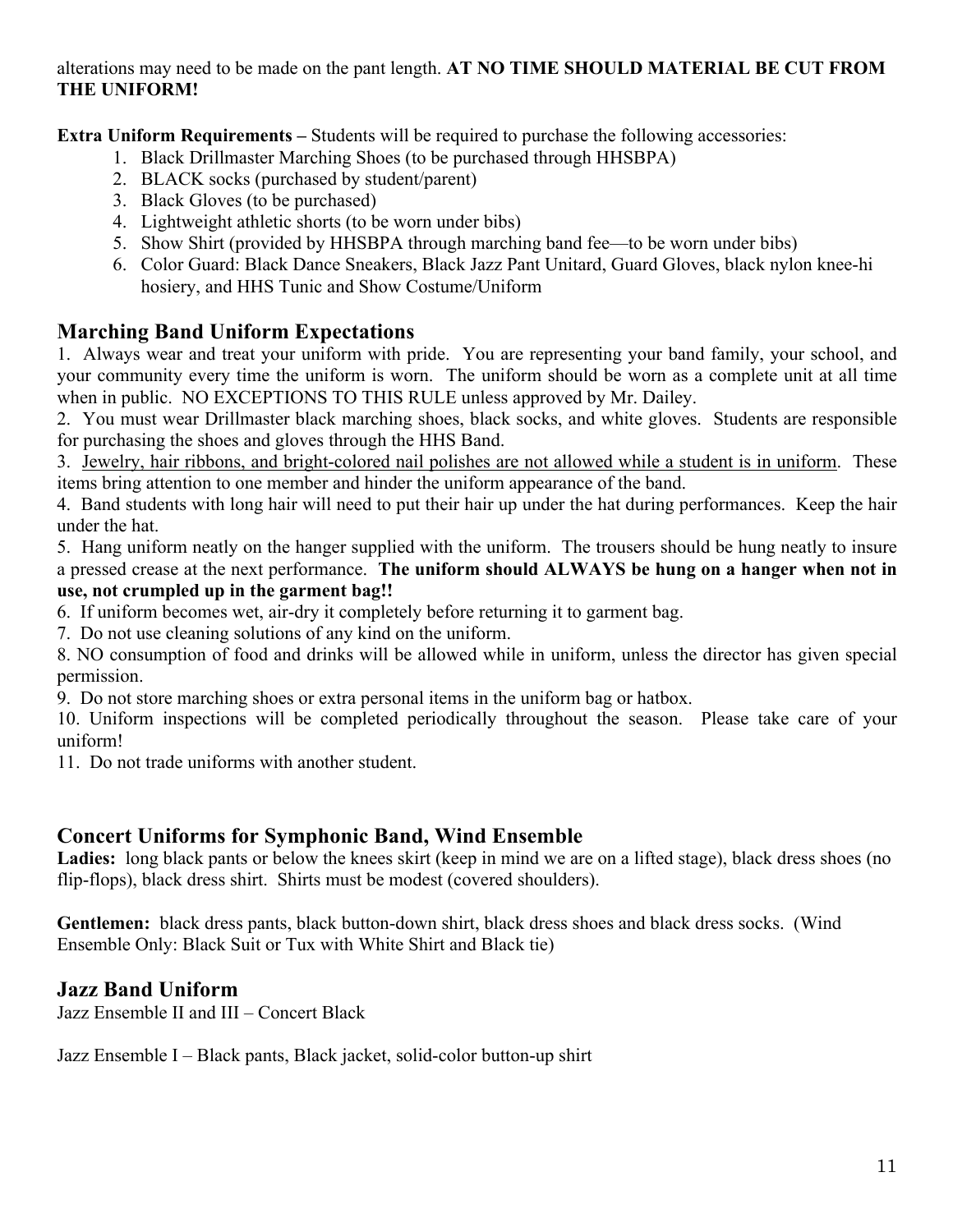## **PAYING FOR US………..Student Band Accounts**

Students can earn money from fundraisers to pay for trips and expenses; this money will be deposited into a personal band account for the student. If you have questions about your student's account, please contact the HBPA treasurer and/or Mr. Dailey. Money in the Student Band Account will be dispensed as follows:

1. When a student leaves the band program for any reason, money earned through the fundraising will stay with the band and go into the general fund. Monies will be credited to the General Band Fund. 2. Graduating seniors may transfer money to a sibling entering the band in the next school year.

## **IMPORTANT EXTRAS FOR US………………**

**INSTRUMENT RENTAL:** If a student uses a school instrument or flag, they will fill out an instrumental/equipment rental form and have it signed by a parent. Damage incurred, due to mishandling of the instrument, will be paid for by the student.

**HONOR BANDS**: Every student involved in the HHS Band program is eligible to audition for the District and State honor Bands sponsored by the Colorado Music Educators Association and Colorado Bandmasters Association, as well as numerous other Honor groups. Most honor bands will have minimum etude requirements including a chromatic scale or others. Please begin asking directors or listening for announcements throughout the year. Possible options will be given throughout the year.

**INSTRUMENT CARE:** All instruments need to be cleaned and adjusted every couple of years. It's just like routine maintenance on a car; if you take preventative measures, it can last for years without any major problems. All tuning slides need to work properly, or all keys need to be in correct adjustment for your horn to play well. Have your instrument looked over on a regular basis by a competent instrument repair facility. Also keep at least 4 reeds in your case ready to play and the proper oils and grease, or anything else needed to perform in a concert or rehearsal.

**PRIVATE LESSONS:** The student who wishes to sit at the top of their section, or possibly play in band during their college career will probably want to think about studying privately. Please visit with Mr. Dailey or other band directors about qualified teachers in the Horizon/Thornton area, or even within driving distance. We cannot reach our goals with only the practice time allotted for class. During class is our opportunity to learn everyone else's part, or how it fits together. Students will need to learn their own part at home or in private lessons.

**BIG TRIPS:** The HHS Band has long rewarded our students with major over-night trips on a regular basis. These trips will occur every other year. Every band student that qualifies will have the opportunity to travel to a major city for some kind of music festival, parade, etc. during their days in the HHS Band Program. **A student must maintain a B average in band and a C average overall in order to travel with the band. Also, each student must have fulfilled the band's music requirement. Requirements depend on where we go and what we do, but may include memorization of music or marching drills.** All students are given the opportunity to raise money for their trip through fund-raisers. These trips have been a highlight of memories for the Horizon Band students for many years.

**FUNDRAISING:** Every year the band hosts 3-4 major fund-raising projects to help prepare for the big trips and/or apparel expenses. Every student will be responsible for his or her share of the fundraising. A portion of all the fundraising will go directly into the students' account, which is tracked by the Horizon Band Parent Association treasurer.

#### **Student Fundraising Options:**

1.King Soopers' Card: Year-round fundraiser, in which students earn 4.5% of all monies purchased on the card. Purchase a start-up card from the HBPA treasurer.

2. Mile of Money: Donation Fundraiser done at Hilltop Shopping Center on August 18th. Students are showcased around the shopping center and ask for donations. All proceeds go to the Band General.